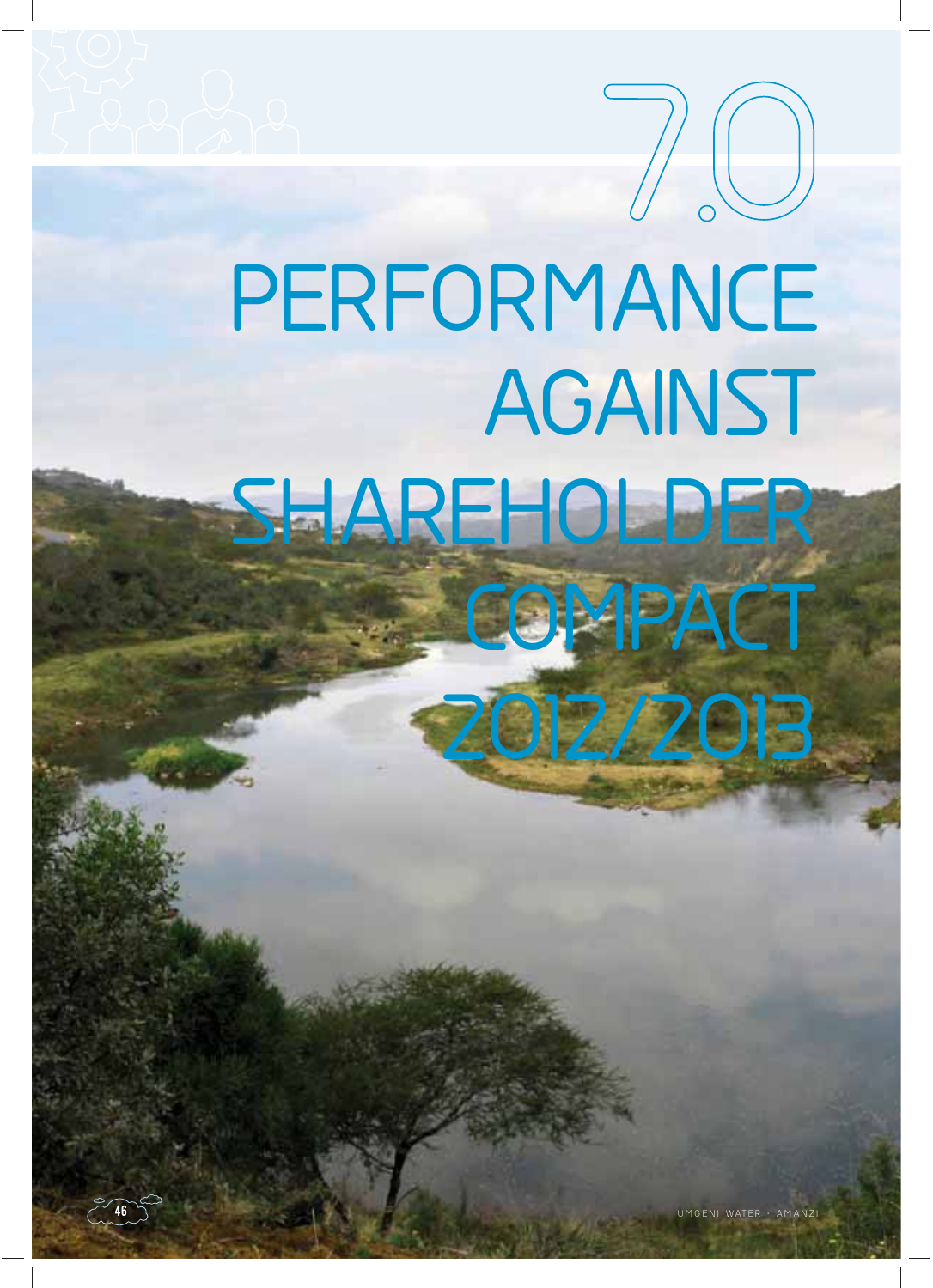**• Per cent targets met/mostly met (39 of 43): 91% (83% in 2011/2012)**

**• Per cent targets not met/not completely met: 9% (17% in 2011/2012)**

Umgeni Water has achieved excellent performance in the year. The overall performance with its mission and mandate, which is to provide innovative, sustainable, effective and affordable bulk water and sanitation services, is 91%.

For its **Customer and Stakeholder** perspective Umgeni Water achieved **90.6%** performance, for which: SO 1- Increase services and customers achieved 100% and

SO 2 - Increase customer and stakeholder satisfaction achieved 83%.

*Two indicators and targets were not completely met for SO2, relating to water quality which had slight variances and once-off service disruptions in three of the eleven*  systems in the first three quarters of the year.

For its **Financial** scorecard perspective Umgeni Water achieved **98.2%** performance, for which:

SO 3 - Mobilise funds achieved 100%,

SO 4 - Increase return on assets achieved 97.1%, and SO 5 - Improve financial ratios achieved 98.3%. *Three indicators and targets were not completely met for SO4 and SO5 resulting from slight variances in*  debtor's days, total expenditure and gross profit margin *for secondary activities.*

For its **Process Perspective** Umgeni Water achieved **85%,** for which:

SO 6 - Increase infrastructure for access and additional capacity and improve asset condition achieved 92%, and

SO 7 - Improve service delivery systems achieved 83%. *Capex and all indicators linked to capex were slightly not met, including job creation and BBBEE targets.* 

*Although the capex target was not completely met there was improvement in spend during the year and*  from the previous year. Regarding BBBEE, significant *inroads were made with inclusion of CPG (contractor*  participation goals) in projects which will yield benefits in *the future year's BBBEE performance.*

For its **Organisational Capacity** Perspective Umgeni Water achieved **100%,** for which:

SO 8 - Develop water resources achieved 100% and SO 9 - Increase skills and competency achieved 100%. *The detailed performance of the organisation against indicators and targets for 2012/2013 follows.*





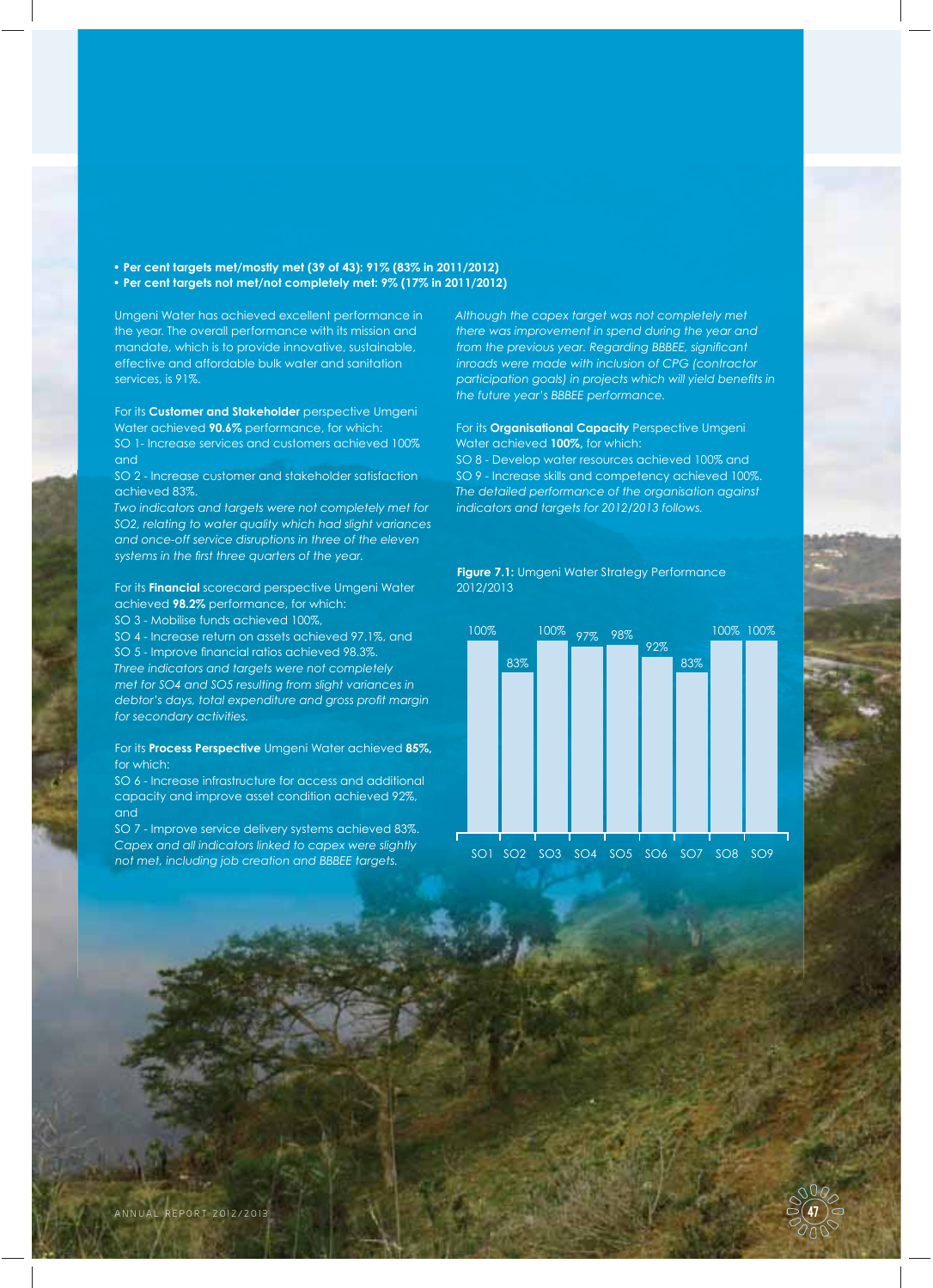## **SCORECARD 2012/2013**

| <b>Key Performance Indicator</b>                                                                                                                                               | #         | <b>Target</b>                                                                                                             | <b>Actual</b>                                                                                                             | <b>Variance</b>                                                         | Pg# |  |  |  |  |  |
|--------------------------------------------------------------------------------------------------------------------------------------------------------------------------------|-----------|---------------------------------------------------------------------------------------------------------------------------|---------------------------------------------------------------------------------------------------------------------------|-------------------------------------------------------------------------|-----|--|--|--|--|--|
|                                                                                                                                                                                |           |                                                                                                                           | Customer and Stakeholder Perspective: 8.15 of 9 indicators met (90.6%)                                                    |                                                                         |     |  |  |  |  |  |
| OUTCOMES: Community and Environmental Sustainability. Customer Satisfaction.<br>Stakeholder Understanding and Support.                                                         |           |                                                                                                                           |                                                                                                                           |                                                                         |     |  |  |  |  |  |
| Umgeni Water Strategic Objective 1: Increase services and customers (100%).                                                                                                    |           |                                                                                                                           |                                                                                                                           |                                                                         |     |  |  |  |  |  |
| KPI 1: The extent to which UW<br>has grown its services and<br>customers.                                                                                                      |           | Draft Business Plan for<br>expansion strategy.                                                                            | Draft Business Plan for<br>expansion strategy.                                                                            | Nil                                                                     | 62  |  |  |  |  |  |
| KPI 2: Per cent bulk potable<br>water volume growth.                                                                                                                           |           | $0.1\%$ (417 mil m <sup>3</sup> ).<br>Conceptual growth<br>plans for 6 customers.                                         | 1.4% (423 mil m <sup>3</sup> )<br>Conceptual growth<br>plans for 6 customers.                                             | Nil                                                                     | 105 |  |  |  |  |  |
| KPI 3: Per cent bulk<br>wastewater volume growth.                                                                                                                              | $\bullet$ | 0% (28.4 mil m <sup>3</sup> )<br>Conceptual growth<br>plans for 5 customers                                               | 12%<br>(2012/13:31.8mi)                                                                                                   | Nil                                                                     | 105 |  |  |  |  |  |
| KPI 4: Per cent revenue from<br>s30 growth.<br>(DWA #14 Engagement in<br><b>Secondary Activities)</b>                                                                          |           | 7%                                                                                                                        | 10.4%<br>(3.4% above budget)<br>Including O&M Dams<br>8.7%<br>(1.7% above budget)<br>Excluding O&M Dams                   | Nil                                                                     | 143 |  |  |  |  |  |
|                                                                                                                                                                                |           |                                                                                                                           | Umgeni Water Strategic Objective 2: Increase customer and stakeholder satisfaction (83%)                                  |                                                                         |     |  |  |  |  |  |
| KPI 5: The extent to which<br>there is engagement of<br>statutory, contracted and<br>non-contracted stakeholders,<br>inputs into policy frameworks<br>and response to queries. |           | Stakeholder<br>engagement plan for<br>expansion strategy.                                                                 | Stakeholder<br>engagement plan for<br>expansion strategy.                                                                 | Nil                                                                     | 43  |  |  |  |  |  |
|                                                                                                                                                                                |           | Marketing, branding<br>and reputation<br>management plan.                                                                 | Marketing, branding and<br>reputation management<br>plan.                                                                 | Nil                                                                     |     |  |  |  |  |  |
| KPI 6: Per cent statutory<br>compliance for bulk potable<br>water with SANS 241.<br>(DWA #1 Water Quality<br><b>Compliance)</b>                                                |           | $WTW \ge 20MI/d$ : 7 of 7                                                                                                 | $WTW \ge 20MI/d$ : 7 of 7                                                                                                 | Nil                                                                     | 56  |  |  |  |  |  |
|                                                                                                                                                                                | 0.9       | $WTW < 20MJ/d$ : 4 of 4                                                                                                   | $WTW < 20MI/d$ : 3 of 4                                                                                                   | Maphephethwa<br>WTW 86.4%<br>compliant with<br>Operational<br>category. |     |  |  |  |  |  |
|                                                                                                                                                                                |           | Boreholes and small<br>WTW: iLembe: 19<br>borehole and 18<br>small WTW schemes                                            | Compliance with Health<br>and Aesthetic categories                                                                        | 86%<br>compliance<br>with operational<br>category.                      |     |  |  |  |  |  |
|                                                                                                                                                                                |           | 9 systems Blue Drop<br>certified.<br>Internal audits<br>undertaken for all<br>sites in preparation for<br>DWA assessment. | 9 systems Blue Drop<br>certified.<br>Internal audits<br>undertaken for all sites<br>in preparation for DWA<br>assessment. | Nil                                                                     |     |  |  |  |  |  |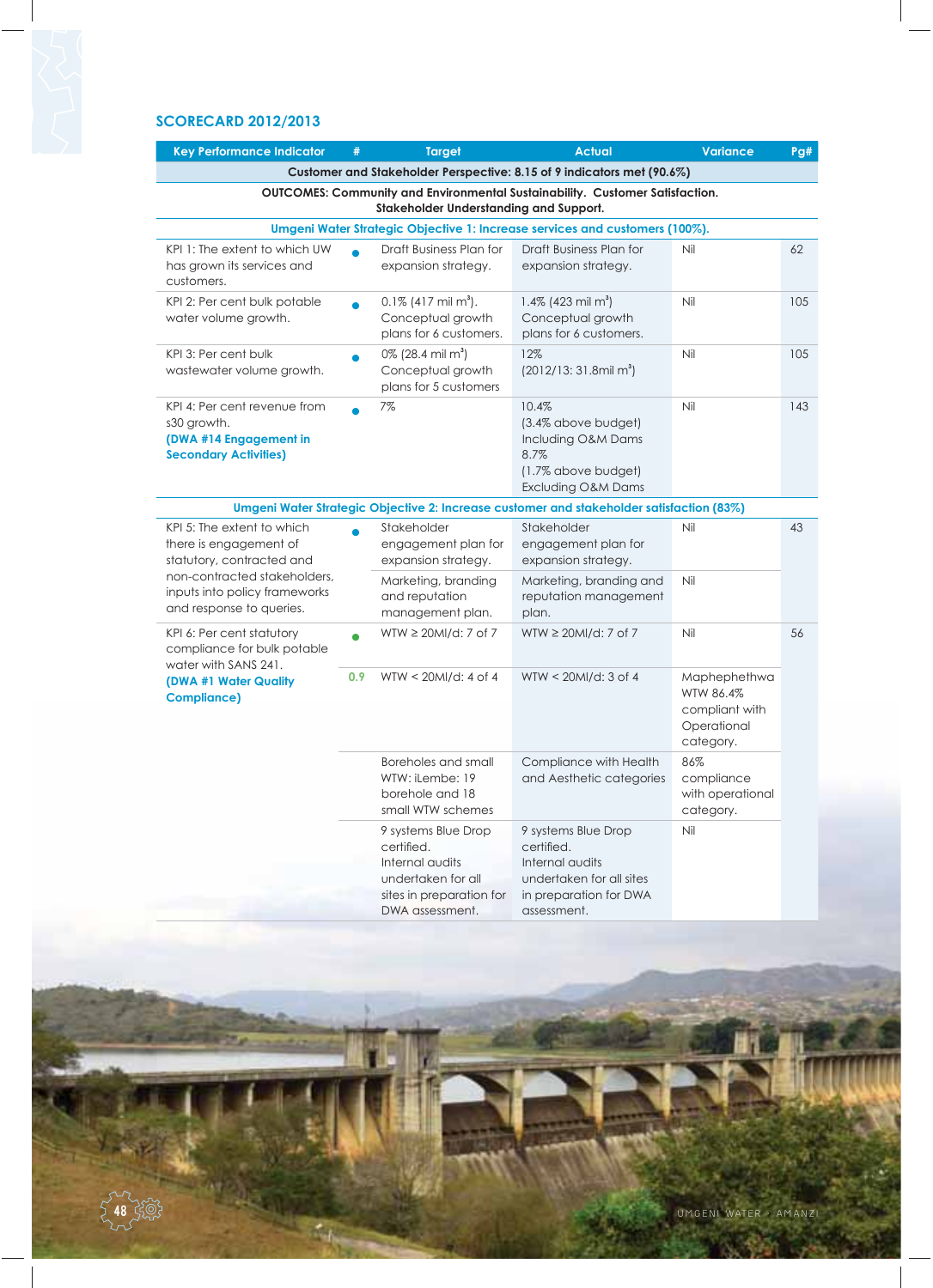| <b>Key Performance Indicator</b>                                                                                                                                                       | #    | <b>Target</b>                                                                                                            | <b>Actual</b>                                                                                                           | <b>Variance</b>                           | Pg# |
|----------------------------------------------------------------------------------------------------------------------------------------------------------------------------------------|------|--------------------------------------------------------------------------------------------------------------------------|-------------------------------------------------------------------------------------------------------------------------|-------------------------------------------|-----|
| KPI 7: Per cent statutory<br>compliance for bulk                                                                                                                                       |      | 85%                                                                                                                      | 86.4%                                                                                                                   | Nil                                       | 59  |
| wastewater with discharge<br>licence or general<br>authorisation.<br>(DWA #20 Wastewater Quality<br><b>Compliance</b> )                                                                |      | 0 sites Green Drop<br>certified.<br>Internal audits<br>undertaken for all<br>sites in preparation<br>for DWA assessment. | 0 sites Green Drop<br>certified.<br>Internal audits<br>undertaken for all<br>sites in preparation for<br>DWA assessment | Nil                                       |     |
| KPI 8: Per cent customers<br>with signed bulk supply<br>agreements.<br>(DWA # 8 Bulk Supply)<br><b>Agreements Concluded</b><br><b>With Municipalities/ Other</b><br><b>Customers</b> ) |      | 100%                                                                                                                     | 100%<br>Concluded the<br>long-term (10-year)<br>agreement with<br>Msunduzi LM.                                          | Nil                                       | 60  |
| KPI 9: Per cent days' supply<br>$disrvpted \, > 24 \, hours$ , relative<br>to total number of possible<br>supply days.<br>(DWA #3 Reliability of supply)                               | 0.25 | 0%                                                                                                                       | $0.25\%$ supply failures $>$<br>24 hours.                                                                               | $0.25\%$ supply<br>failures $> 24$ hours. | 62  |
|                                                                                                                                                                                        |      |                                                                                                                          |                                                                                                                         |                                           |     |

**Key :** 

**• Target met • Target mostly met** 

**• Target not met / partly met**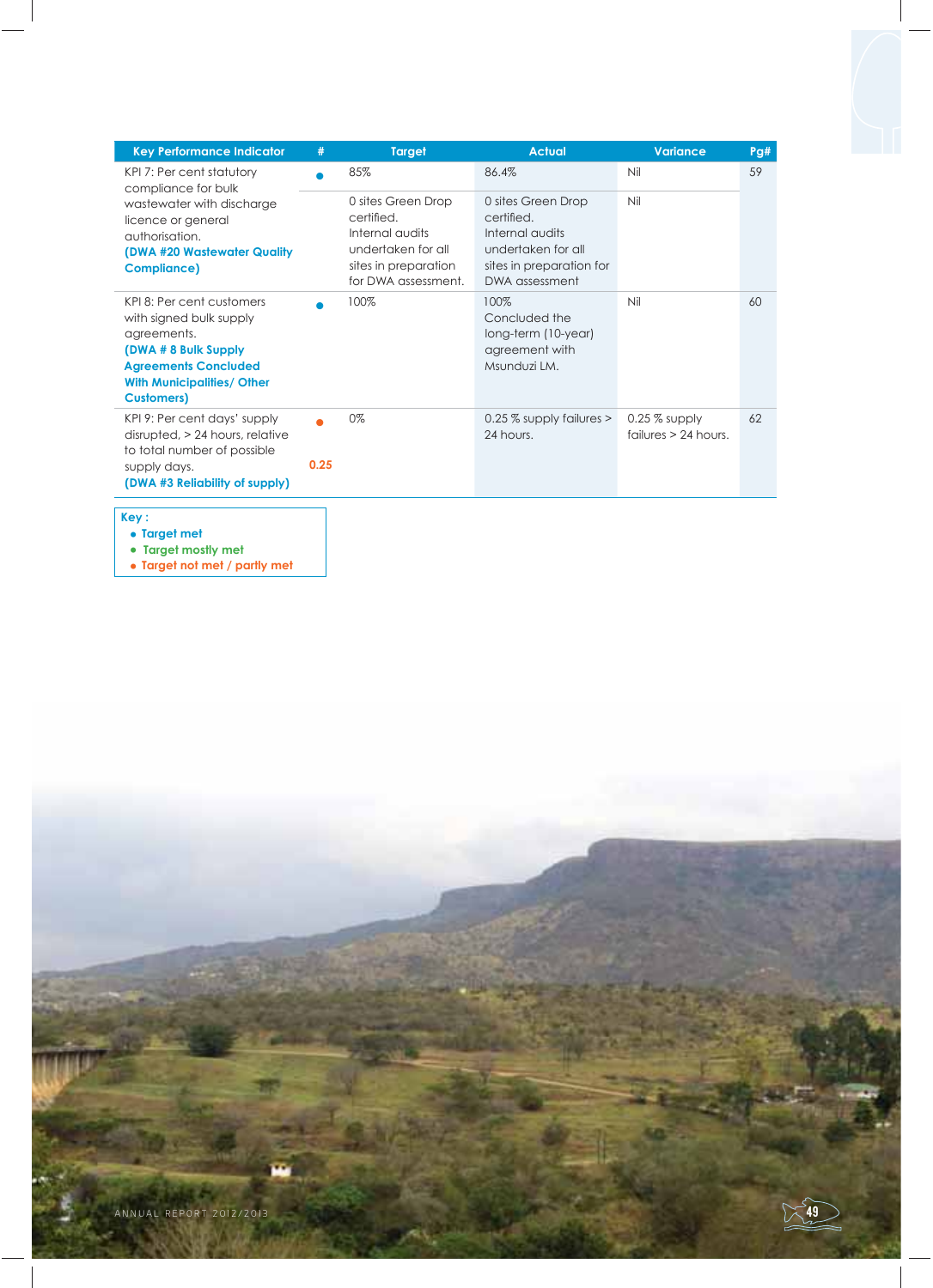| <b>Key Performance Indicator</b>                                                 |      | <b>Target</b>                                                 | <b>Actual</b>                                                                                                                       | <b>Variance</b>         | Pg# |  |  |
|----------------------------------------------------------------------------------|------|---------------------------------------------------------------|-------------------------------------------------------------------------------------------------------------------------------------|-------------------------|-----|--|--|
| Financial Perspective: 11.8 of 12 indicators met (98.2%)                         |      |                                                               |                                                                                                                                     |                         |     |  |  |
| <b>Outcome: Financial Viability.</b>                                             |      |                                                               |                                                                                                                                     |                         |     |  |  |
| Umgeni Water Strategic Objective 3: Mobilise funds.                              |      |                                                               |                                                                                                                                     |                         |     |  |  |
| KPI 10: Funds mobilised<br>for long-term financial<br>sustainability of projects |      | Sustainable funding<br>and financing<br>plans.<br>R51m grant. | R167m grant funding<br>received.<br>Additional R116m grant<br>funding for Richmond,<br>Greater Eston and Lower<br>Thukela projects. | Nil                     | 127 |  |  |
| Umgeni Water Strategic Objective 4: Increase return on assets                    |      |                                                               |                                                                                                                                     |                         |     |  |  |
| (DWA #9 Improve Financial Ratios)                                                |      |                                                               |                                                                                                                                     |                         |     |  |  |
| KPI 11: Per cent return<br>on assets.                                            |      | 11.80%                                                        | 13.3%<br>1.5% above target due to<br>higher operating profit.                                                                       | Nil                     | 113 |  |  |
| KPI 12: Debtors days<br>managed.                                                 | 0.94 | $\leq 35$                                                     | 37                                                                                                                                  | 2 days above<br>target. | 113 |  |  |
| Umgeni Water Strategic Objective 5: Improve financial ratios.                    |      |                                                               |                                                                                                                                     |                         |     |  |  |
| (DWA #9 Improve Financial Ratios)                                                |      |                                                               |                                                                                                                                     |                         |     |  |  |
| KPI 13: Debt to Equity ratio<br>(gearing risk) managed.                          |      | $\leq 42\%$                                                   | $31\%$ .<br>Lower borrowings and<br>more optimal funding mix,<br>(RBIG and reserves) and<br>improved profit.                        | Nil                     | 113 |  |  |
| KPI 14: Interest cover.                                                          |      | $\geq 3.825$                                                  | 4.53<br>Higher operating profit.                                                                                                    | Nil                     | 113 |  |  |
| KPI 15: Liquidity - measured by<br>operating cash flows (R'm).                   |      | R666m                                                         | R852m<br>Decrease in working<br>capital requirements.                                                                               | Nil                     | 127 |  |  |
| KPI 16: Gross profit margin %<br>(primary activity).                             |      | $\geq 45\%$                                                   | 54.3%<br>Higher volume sales and<br>lower direct costs.                                                                             | Nil                     | 128 |  |  |
| KPI 17: Gross profit margin %<br>(Secondary activity).                           | 0.87 | $\geq 10\%$                                                   | $8.67\%$ .                                                                                                                          | 1.33% below<br>target.  | 128 |  |  |
| KPI 18: Net profit margin %<br>(primary activity).                               |      | $\geq 20\%$                                                   | 30.6%<br>Higher volume sales and<br>lower direct costs.                                                                             | Nil                     | 128 |  |  |
| KPI 19: Net profit margin %<br>(secondary activity).                             |      | $\geq 5\%$                                                    | 6.6%<br>Increased revenue from<br>O&M of Dams                                                                                       | Nil                     | 128 |  |  |
| KPI 42: Total income (R'm)                                                       |      | R1 960m                                                       | R2087m<br>Higher volumes than<br>budget and recoveries of<br>CUC and O&M dams.                                                      | Nil                     | 124 |  |  |
| KPI 43: Total expenditure (R'm)                                                  |      | R1 484m                                                       | R1 506m                                                                                                                             | R22m above<br>target.   | 124 |  |  |

- **Key :**
- **Target met**
- **Target mostly met**
- **Target not met / partly met**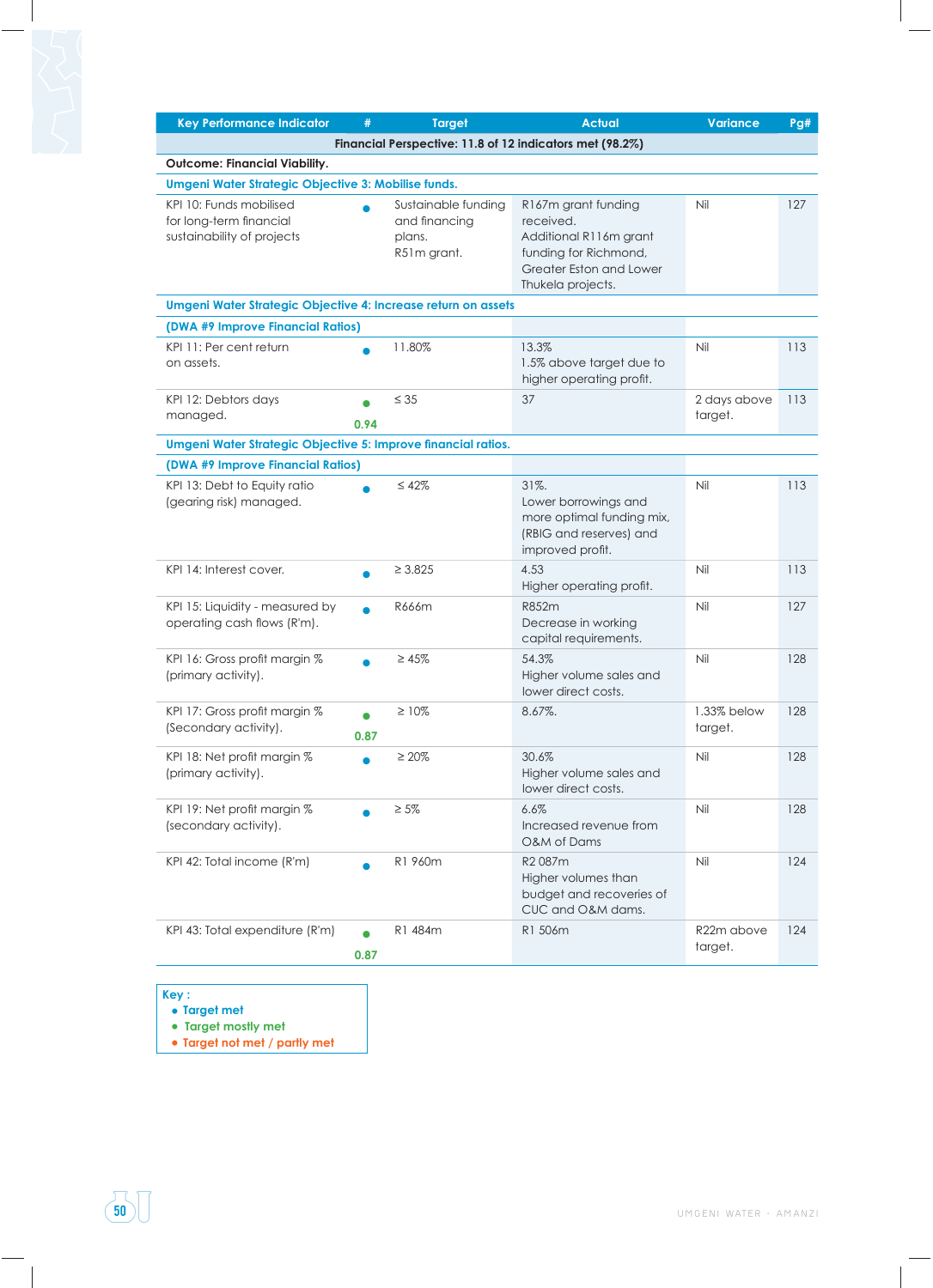Key Performance Indicator # Target Actual Variance Pg#

**Process Perspective: 16.15 of 19 indicators met (85%)**

**OUTCOMES: Infrastructure Stability. Community and Environmental Sustainability. Operational Resiliency.**

**Umgeni Water Strategic Objective 6: Increase infrastructure for access and additional capacity and improve asset condition.**

|  | KPI 20: Per cent total<br>infrastructure capital<br>expenditure within target<br>cash flows.<br>(DWA #12 Capital Expenditure)                                                                 | 0.87             | R829m ± 15%<br>(R705m to R953m)                                 | R612m<br>R217m or 26%<br>underspend against<br>target of R829m.                               | R93m or 13%<br>underspend against<br>lower range target<br>of R705m.                                                                | 66 |
|--|-----------------------------------------------------------------------------------------------------------------------------------------------------------------------------------------------|------------------|-----------------------------------------------------------------|-----------------------------------------------------------------------------------------------|-------------------------------------------------------------------------------------------------------------------------------------|----|
|  | KPI 21: Infrastructure projects<br>within completion target dates<br>(per cent variance).<br>(DWA #13 Increased Access<br>to Services)                                                        | $\bullet$<br>0.8 | $\leq$ 15% variance.                                            | 35% behind<br>completion target<br>dates.                                                     | 20% below target.                                                                                                                   | 66 |
|  | KPI 22: Per cent infrastructure<br>capital expenditure for rural<br>access within target cash<br>flows and number of rural<br>expansion project.<br>(DWA #13 Increased Access<br>to Services) |                  | R353m ± 15%                                                     | R308m or 87% within<br>target cash flows.                                                     | Nil                                                                                                                                 | 66 |
|  |                                                                                                                                                                                               |                  | 7 rural expansion<br>projects.                                  | 9 rural expansion<br>projects.                                                                |                                                                                                                                     |    |
|  | KPI 23: Infrastructure<br>maintenance (Opex) within<br>target cash flows.                                                                                                                     |                  | R158.2m.                                                        | R152.3m<br>R5.9m below budget.<br>On track as per<br>schedule.                                | Nil                                                                                                                                 | 62 |
|  | KPI 24: Number of permanent<br>and number of temporary<br>Jobs created.<br>(DWA #16 Jobs Created)                                                                                             | 0.87             | 42 new<br>establishment<br>posts.                               | 38 new<br>establishment posts<br>created.                                                     | 4 below target.<br>The organisation<br>revised its workforce<br>plan down to 38<br>actual required<br>to implement its<br>projects. | 85 |
|  |                                                                                                                                                                                               |                  | 750 temporary<br>jobs through UW<br>Capex                       | 538 temporary jobs<br>through UW Capex                                                        | 212 below target.<br>Delays in<br>construction<br>resulted in lower<br>than planned<br>employment.                                  | 69 |
|  |                                                                                                                                                                                               |                  | IA Jobs. Target<br>aligned to<br>implementation of<br>contract. | 1 790 temporary<br>jobs through<br>implementation of IA<br>contracts.                         | Nil                                                                                                                                 | 71 |
|  | KPI 25: Per cent of BBBEE<br>spend increased and number<br>of new entrants.<br>(DWA #10 Increase<br><b>BBBEE Spend)</b>                                                                       | 0.87             | 11% increase.<br>3 new entrants                                 | 17% decrease in<br><b>BBBEE</b> spend.<br>(2012/2013: 52%)<br>spend)(2011/2012:<br>69% spend) | 28% below target.                                                                                                                   | 69 |
|  |                                                                                                                                                                                               |                  | 3 new entrants                                                  | 5 new entrants.                                                                               | Nil                                                                                                                                 |    |
|  | KPI 26: Per cent major tender<br>project value awarded to<br>targeted suppliers (CPG%)<br>(DWA #10 Increase                                                                                   | 0.87             | 30% CPG for<br>construction<br>contracts                        | 23% CPG average<br>for 25 construction<br>contracts awarded.                                  | Average of 7%<br>below target CPG<br>for construction<br>contracts                                                                  | 68 |
|  | <b>BBBEE Spend)</b>                                                                                                                                                                           |                  | 30% PSPs                                                        | 21% CPG average<br>for 20 PSPs awarded.                                                       | Average of 9% below<br>target CPG for PSPs.                                                                                         |    |
|  | KPI 27: Number of Corporate<br>Social Responsibility Initiatives.<br>(DWA #17 Corporate Social<br><b>Responsibility Initiatives)</b>                                                          |                  | 3                                                               | 3 initiatives approved<br>and in progress.                                                    | Nil                                                                                                                                 | 70 |

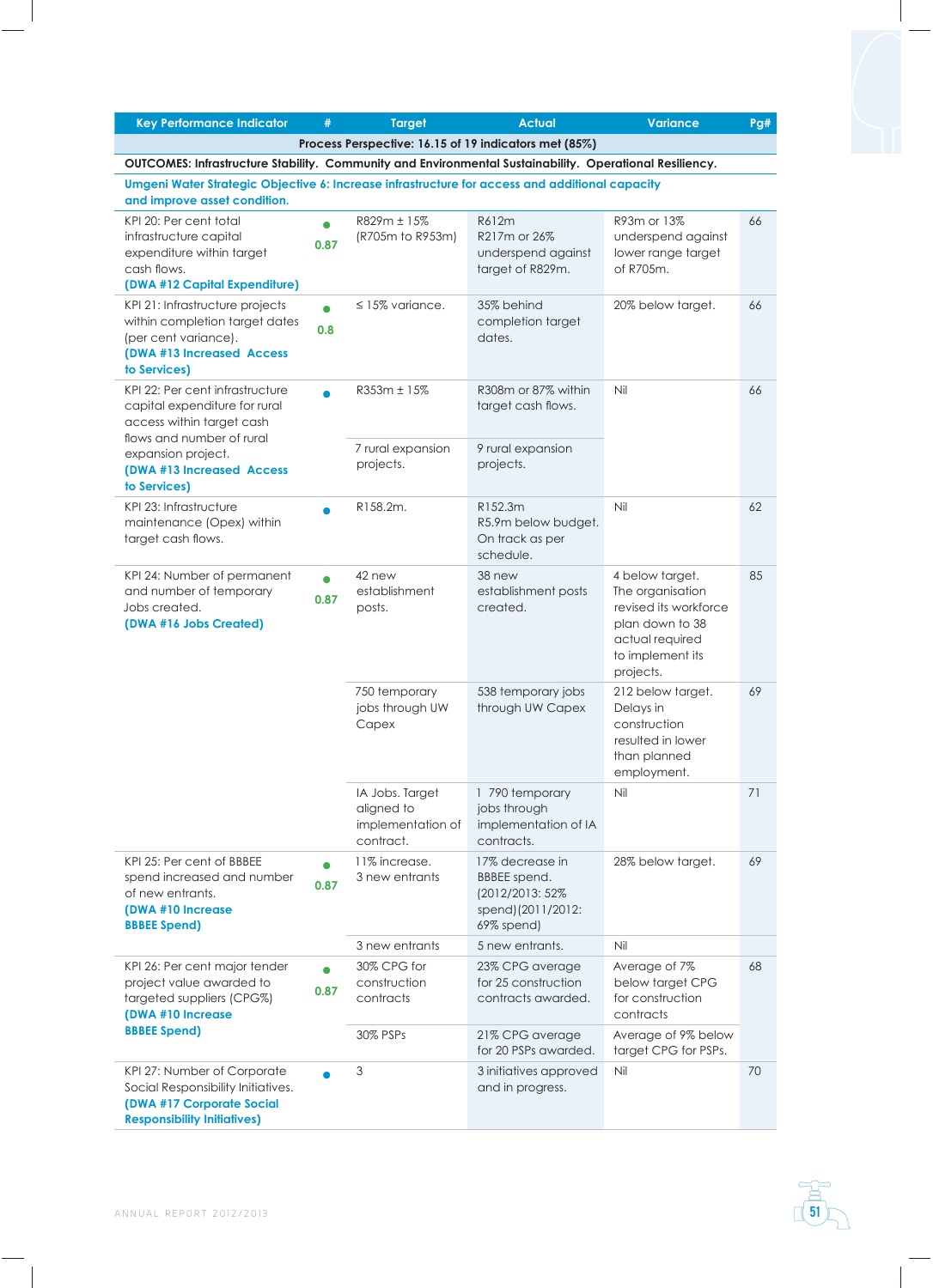| <b>Key Performance Indicator</b>                                                                                                 | #    | <b>Target</b> | <b>Actual</b>                                                                                           | <b>Variance</b>                  | Pg# |
|----------------------------------------------------------------------------------------------------------------------------------|------|---------------|---------------------------------------------------------------------------------------------------------|----------------------------------|-----|
| KPI 28: Number of innovations<br>/ environmental sustainability<br>initiatives.                                                  |      | 3             | 3 initiatives in progress.                                                                              | Nil                              | 77  |
| KPI 29: Water loss as a per cent<br>of total water produced. (DWA<br>#2 Non-Revenue Water)                                       |      | $\leq 5\%$    | 2.45%                                                                                                   | Nil                              | 76  |
| KPI 30: Total costs within overall<br>budget (Per cent variance)<br>(DWA #11 Manage Costs<br><b>Within the Approved Budget)</b>  |      | ± 10%         | 2% below budget from<br>savings in net finance<br>costs.                                                | Nil                              | 102 |
| KPI 31: Unqualified/Qualified<br>external audit report. (DWA<br>#4 Financial and Performance<br><b>Reporting Compliance )</b>    |      | Unqualified.  | Unqualified Financial<br>and Performance<br>audit achieved for<br>2011/2012. On track for<br>2012/2013. | Nil                              | 118 |
| KPI 32: Number of repeat<br>and unresolved internal audit<br>findings. (DWA #7 Effective                                         |      | 0 repeat      | 0 repeat findings.                                                                                      | Nil                              | 31  |
| <b>Internal Controls And Risk</b><br><b>Management</b> )                                                                         |      | 3 unresolved  | 3 unresolved findings.                                                                                  | Nil                              |     |
| KPI 33: Number of breaches of<br>materiality and significance<br>framework.<br>(DWA #19 Good Governance)                         |      | 0             | Zero breaches.                                                                                          | Nil                              | 122 |
| KPI 34: Per cent statutory<br>submissions made on time<br>(DWA #15 Achieve Statutory<br><b>Reporting Compliance)</b>             |      | 100%          | 100%                                                                                                    | Nil                              | 41  |
| KPI 35: Per cent Board<br>member attendance.<br>(DWA #6 Board Member<br><b>Attendance)</b>                                       |      | $\geq 80\%$   | 87%                                                                                                     | Nil                              | 29  |
| KPI 36: Per cent key business<br>processes, policies and<br>systems improved and<br>are enabling for strategy<br>implementation. |      | 100%          | 100%                                                                                                    | Nil                              | 23  |
| KPI 37: Turnaround time<br>(working days), from date of<br>requisition, for awarding of<br>open tenders.                         | 0.42 | $\leq 60$     | 137 working days<br>turnaround for<br>awarding of open<br>tenders.                                      | 77 days longer<br>than required. | 66  |
| KPI 38: Turnaround time<br>(working days) for filling<br>vacant posts.                                                           | 0    | $\leq$ 45     | 93 days                                                                                                 | 48 days above<br>target.         | 86  |